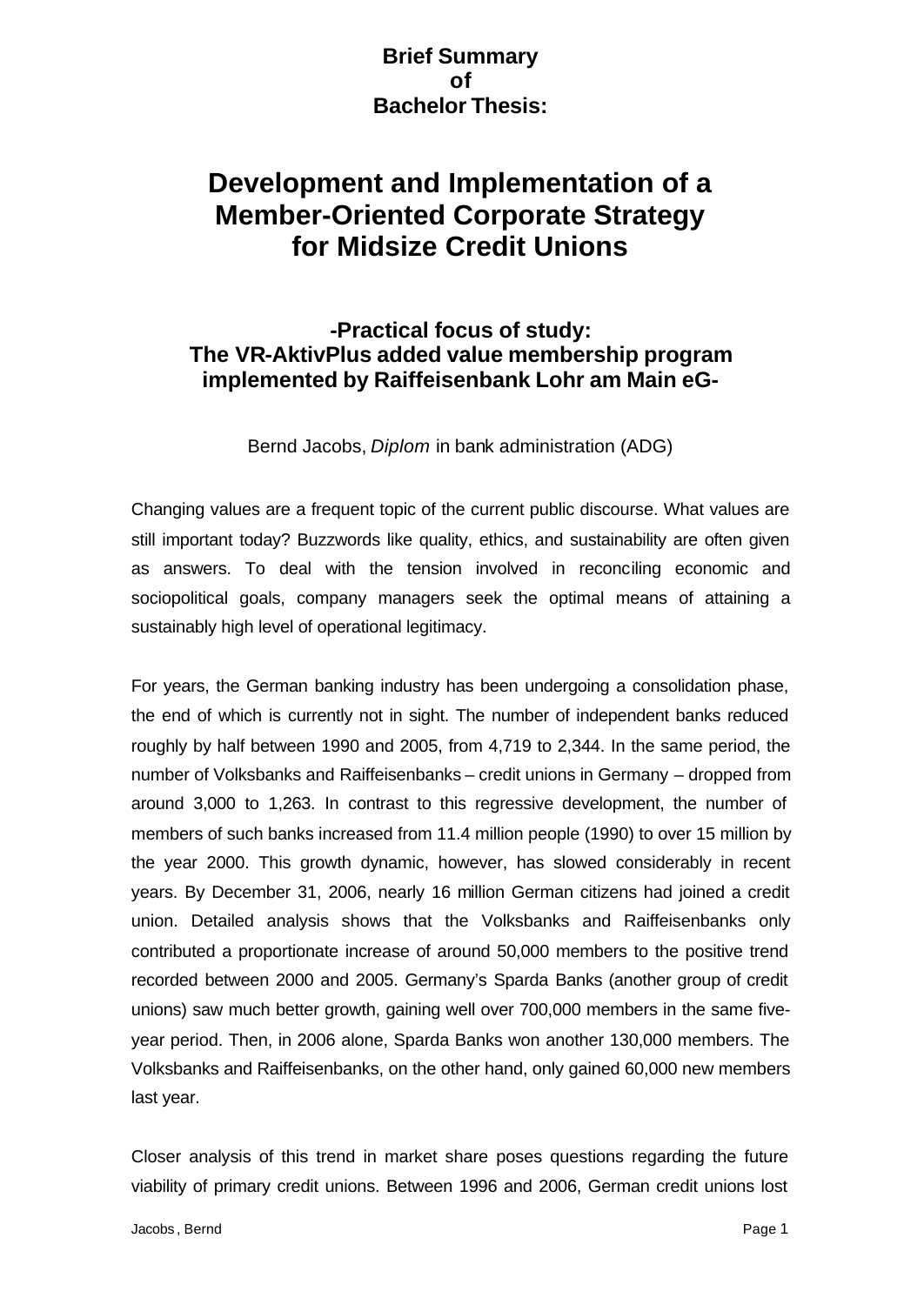market share in total assets (down 4.1% to 16.5%), clients' financial investments (down 3.6% to 24.8%), and consumer loans (down 1.3% to 20.2%).

Another cause for concern is the current trend in the operating results of the Volksbanks and Raiffeisenbanks ("VR banks"). Due to intense competition with the Sparkassen and major banks and the potential for retroactive term-transformation resulting from the currently flat interest rate structure, further decreases in returns are to be expected for the foreseeable future. Given the decentralized structures now in place, including the related high fixed cost block, a cost/price leadership strategy cannot be implemented at the VR banks. As a result, the credit unions essentially have good opportunities to differentiate – opportunities that are often not yet used, as shown by trends in profitability and market share.

In competition, German credit unions differ mainly in their specific cooperative philosophies and values. More than 163 years ago, people were already joining together to lay cornerstones like self-help, self-management, and personal responsibility as the foundation for Germany's credit unions today. The statistics cited above indicate that, while the country's VR banks have attained an appreciable market position, their growth rates in recent years have been insufficient.

To once again generate above-average growth in the future  $-$  a development reflected in the upward trend in membership – strategic company management is of increasing importance, particularly for credit unions. Reorientation, especially that which is focused on gaining further market share, must occur soon. Should the decentralization often cited in the context of credit unions remain as it is in the coming decades, securing a competitive position and autonomy will be crucial. Each individual VR bank must develop a clear strategic position to not only improve competitiveness, but also achieve profitable growth by means of additional transactions. A successfully implemented strategy should focus primarily on the customer and less on the competition. Cooperative companies should also pay more attention to the idea of member orientation. Aspects of member acquisition and retention need to regain greater priority in new strategies, particularly in light of the current situation faced by credit unions. The BVR study on membership published in May 2003 also clearly shows that membership contributes to customer retention and brand awareness.

Jacobs, Bernd Page 2 At midsize credit unions with total assets between  $\epsilon$ 250 million and  $\epsilon$ 750 million, decision-makers have the option of initiating the development and formation of a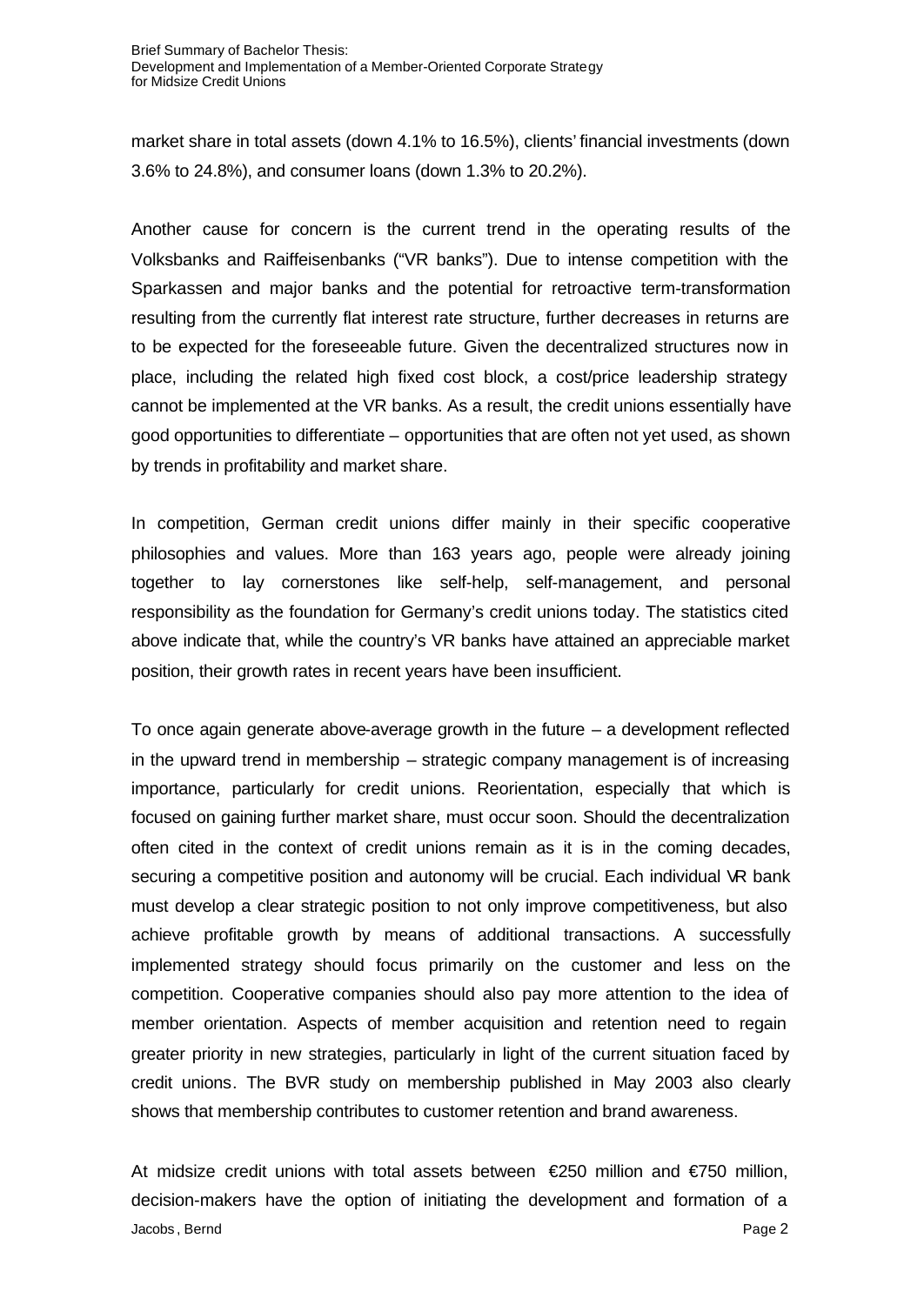corporate strategy. In this context, management is understood as a process comprising various activity sets and stages. The archetypal strategic process developed for VR banks involves a cycle of five core phases:

- Determining a strategy (goal identification and strategic analysis)
- Formulating the strategy (contingent upon strategy selection)
- Implementing the strategy
- Communicating the strategy
- Controlling the strategy

This process model, which organizes and systematizes various managerial tasks by priority, actively supports managers at midsize credit unions in carrying out their strategic assignments. Initiating this systematic process regularly ensures the future viability of individual credit unions and reflects the extent to which each bank is reaching the aims it has set for itself. This also leads to an intensive discourse on the successes achieved, new goals, and further required measures. Either the bank's management or the entire executive board bears the responsibility for the result of this formal process.

Jacobs, Bernd Page 3 From 2000 to 2003, Raiffeisenbank Lohr am Main eG (€360 million in total assets as of December 31, 2006) faced the most severe crisis in its history. Due to its merger with a nearby bank, its handling of very high value adjustments to receivables (particularly from cross-regional credit arrangements), and a major investment error involving the purchase of a hotel, the bank's profitability and equity substance were significantly weakened. A new management team was tasked with developing and implementing a new, visionary, market- and value-oriented corporate strategy to secure the bank's future success. Its successful implementation of the strategic VR process resulted in a clear strategic position at Raiffeisenbank Lohr am Main eG, which now enables the bank to distinguish itself with purpose in regional competition. Its member-oriented vision serves as the foundation for this strategic positioning and focuses on a strategy of differentiation. The main aim of Raiffeisenbank's future activities is to increase member value. The decision to do so in the strategic VR process was based on a company roadmap introduced in 2003; existing competitive advantages identified in 2006, as well as those set as goals for future achievement; and the corporate strategy formulated as a result of these advantages. Membership was determined to be a USP and thus a strategic success factor. All customers should also be members of their respective credit union and carry out their financial business with their own bank for the long term. This leads to an increasing focus on member business.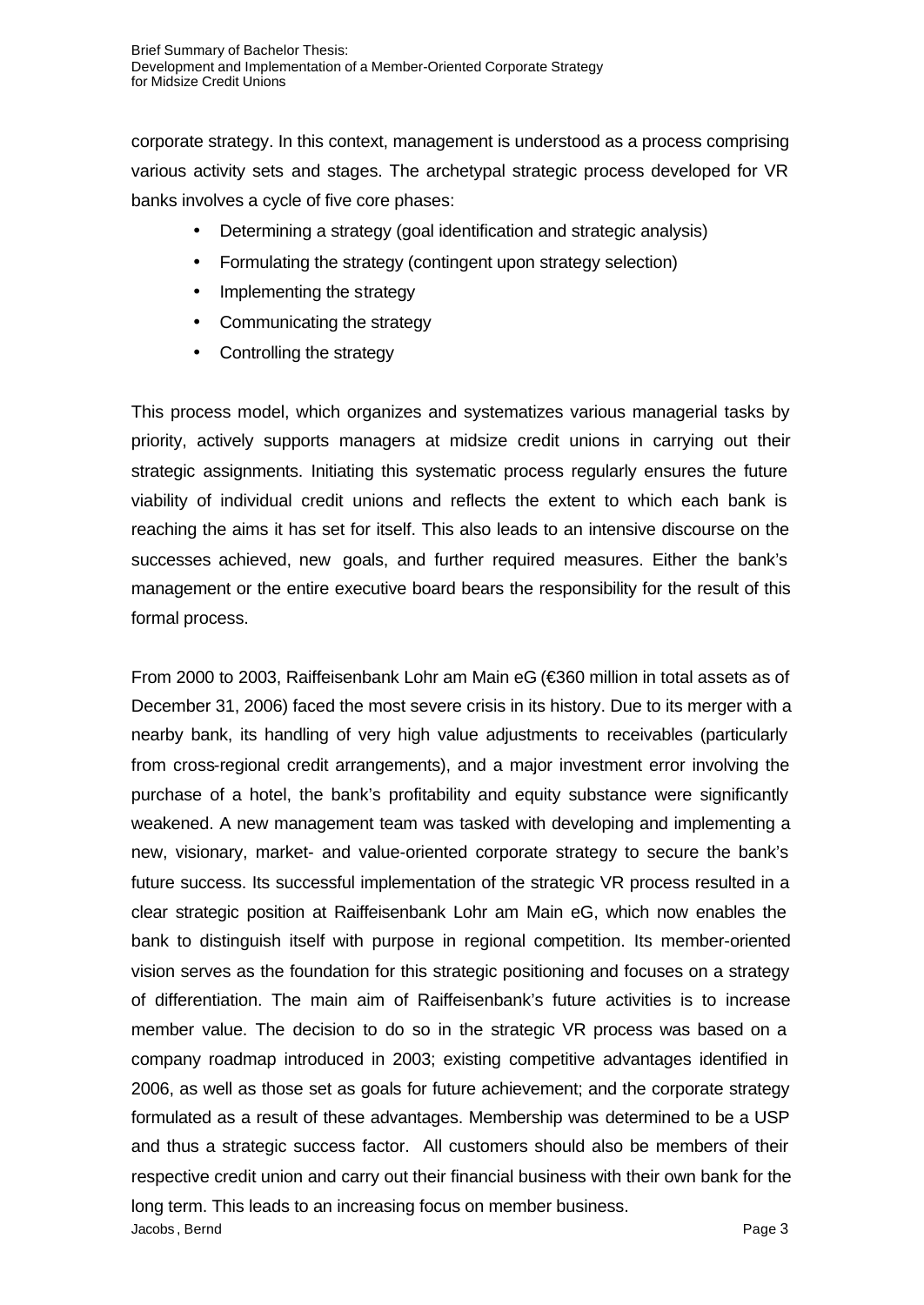A program intended to increase value for credit union members and substantiate and energize member support, VR-AktivPlus (www.vr-aktivplus.de), underwent project development in fall 2005 and was introduced to the market in February 2007. Its derived concept involves six areas of support designed to make credit union membership significantly more attractive. Cooperative returns represent an integral aspect integrated as a bonus system into one of these areas. Using the archetypal customer-bank relationship as a model, this paper will demonstrate the way in which this bonus system actively supports an increased exchange of services with the credit union. Doing so tells longstanding members who do a significant amount of banking that they are important to the VR bank and enjoy a higher priority than those who have only just joined the credit union and are thus less active. By tying the bonus system to the amount of interaction between the credit union and each of its individual members, a measure of fairness is added to membership. Individual members who maintain multiple bank accounts are thus encouraged to transfer some volume of their business to the credit union in order to maximize their returns. In the end, this leads to an expanded business relationship.

At Raiffeisenbank Lohr am Main eG, membership returns will in the future comprise annual dividends and the variable cooperative return (depending on the services used). In a survey performed by the credit union, over 59% of responding members approved of this means of calculation. It was also apparent that the supporters of this dividend policy are more resistant to change. Since cooperative returns constitute a taxdeductible operating expense as an area of member support, this also results in lower taxes for the bank. The bank's members also benefit from the greater amount of dividends to be paid out. In addition to cooperative returns and dividends, the VR-AktivPlus program's four additional support areas include special member products, exclusive information for members (such VR-News, the member newsletter issued three times each year), exclusive member events, and member coupons (attractive offers from regional partners).

This paper will examine in detail the development project, external communications concept, and implementation phase of the VR-AktivPlus program, taking the program's implementation at Raiffeisenbank Lohr am Main eG as an example. Initial measurable results and additional indicators achieved through the added value membership program between February 1 and June 30, 2007 will demonstrate the accomplishment of the following main goals of VR-AktivPlus:

Jacobs, Bernd Page 4 • Differentiation from the competition